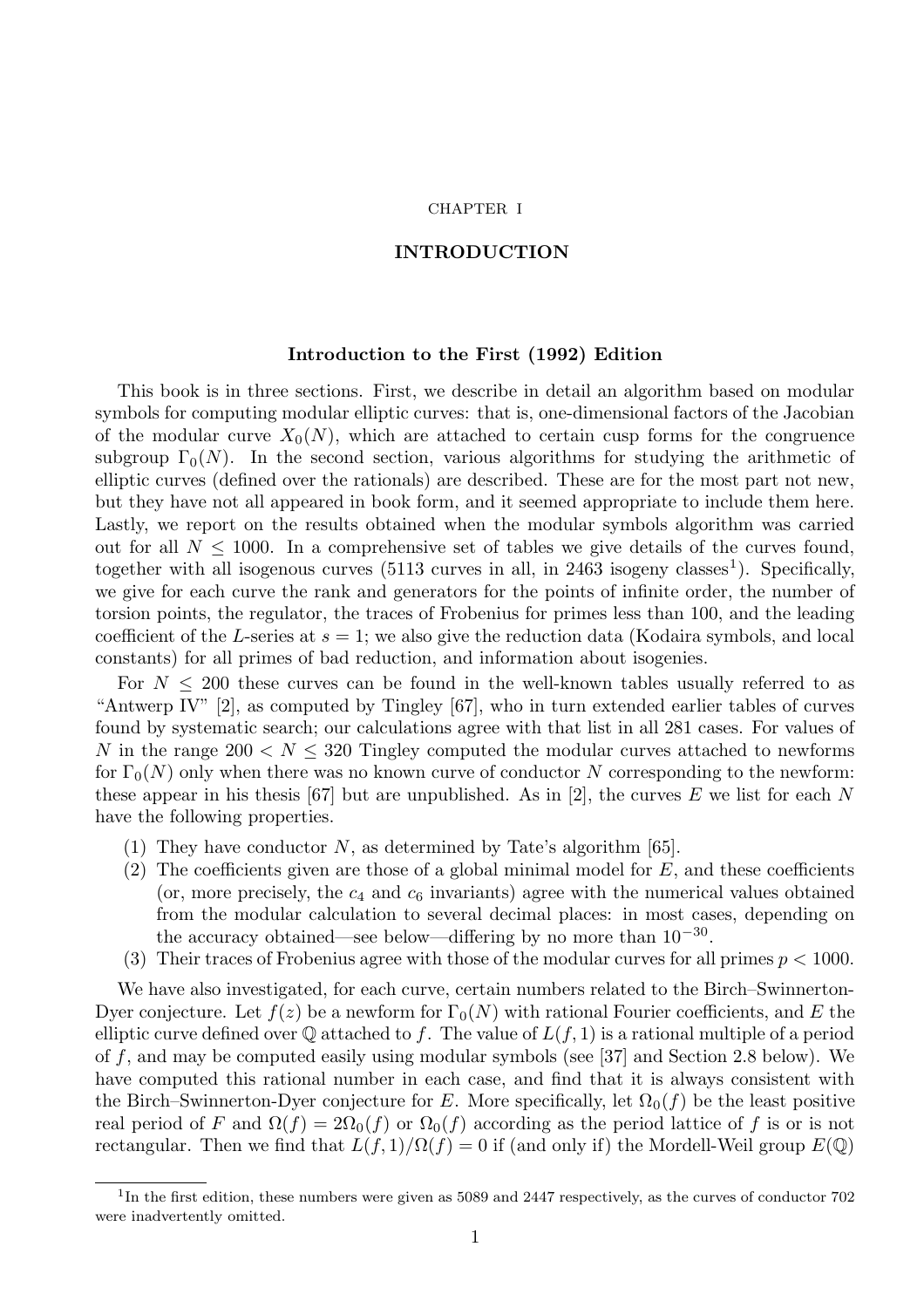has positive rank, and when  $E(\mathbb{Q})$  is finite we find in each case that

$$
L(f,1)/\Omega(f) = \prod_{p|N} c_p \cdot |E(\mathbb{Q})|^{-2} \cdot S
$$

with  $S \in \mathbb{N}$  (in fact  $S = 1$  in all but four cases:  $S = 4$  in three cases and  $S = 9$  in one case). This is consistent with the Birch–Swinnerton-Dyer conjecture if the Tate–Shafarevich group III is finite of order S. (Here  $c_p$  is the local index  $[E(\mathbb{Q}_p) : E_0(\mathbb{Q}_p)]$ ; see [58, p.362].) When  $L(f, 1) = 0$ , we compute the sign w of the functional equation for  $L(f, s)$ , and verify that  $w = +1$  if and only if the curve has even rank. More precisely, we also compute the value of  $L^{(r)}(f,1)$ , where r is the rank, the regulator R, and the quotient

$$
S = \frac{L^{(r)}(f,1)}{r! \Omega(f)} / \frac{(\prod c_p) R}{|E(\mathbb{Q})_{\text{tors}}|^2} .
$$

In all but the four cases mentioned above we find that  $S = 1$  to within the accuracy of the computation.

Our algorithm uses modular symbols to compute the 1-homology of  $\Gamma_0(N)\backslash \mathcal{H}^*$  where  $\mathcal{H}^*$  is the extended upper half-plane  $\{z \in \mathbb{C} : \text{Im}(z) > 0\} \cup \{\infty\} \cup \mathbb{Q}$ . While similar in some respects to Tingley's original algorithm described in [67], it also uses ideas from [37] together with some new ideas which will be described in detail below. One important advantage of our method, compared with Tingley's, is that we do not need to consider explicitly the exact geometric shape of a fundamental region for the action of  $\Gamma_0(N)$  on  $\mathcal{H}^*$ : this means that highly composite N can be dealt with in exactly the same way as, say, prime  $N$ . Of course, for prime  $N$  there are other methods, such as that of Mestre [43], which are probably faster in that case, though not apparently yielding the values of the "Birch–Swinnerton-Dyer numbers"  $L(f, 1)/\Omega(f)$ . There is also a strong similarity between the algorithms described here and those developed by the author in his investigation of cusp forms of weight two over imaginary quadratic fields [12], [13], [15]. A variant of this algorithm has also been used successfully to study modular forms for  $\Gamma_0(N)$  with quadratic character, thus answering some questions raised by Pinch (see [48] or [49]) concerning elliptic curves of everywhere good reduction over real quadratic fields. See [14] for details of this, and for a generalization to  $\Gamma_1(N)$ : one could find cusp forms of weight two with arbitrary character using this extension of the modular symbol method, though at present it has only been implemented for quadratic characters, as described in [14].

It is not our intention in this book to discuss the theory of modular forms in any detail, though we will summarize the facts that we need, and give references to suitable texts. The theoretical construction and properties of the modular elliptic curves will also be excluded, except for a brief summary. Likewise, we will assume that the reader has some knowledge of the theory of elliptic curves, such as can be obtained from one of the growing number of excellent books on the subject. Instead we will be concentrating on computational aspects, and hope thus to complement other, more theoretical, treatments.

In Chapter 2 we describe the various steps in the modular symbol algorithm in detail. At each step we give the theoretical foundations of the method used, with proofs or references to the literature. Included here are some remarks on our implementation of the algorithms, which might be useful to those wishing to write their own programs. At the end of this stage we have equations for the curves, together with certain other data for the associated cusp form: Hecke eigenvalues, sign of the functional equation, and the ratio  $L(f, 1)/\Omega(f)$ .

Following Chapter 2, we give some worked examples to illustrate the various methods.

In Chapter 3 we describe the algorithms we used to study the elliptic curves we found using modular symbols, including the finding of all curves isogenous to those in the original list.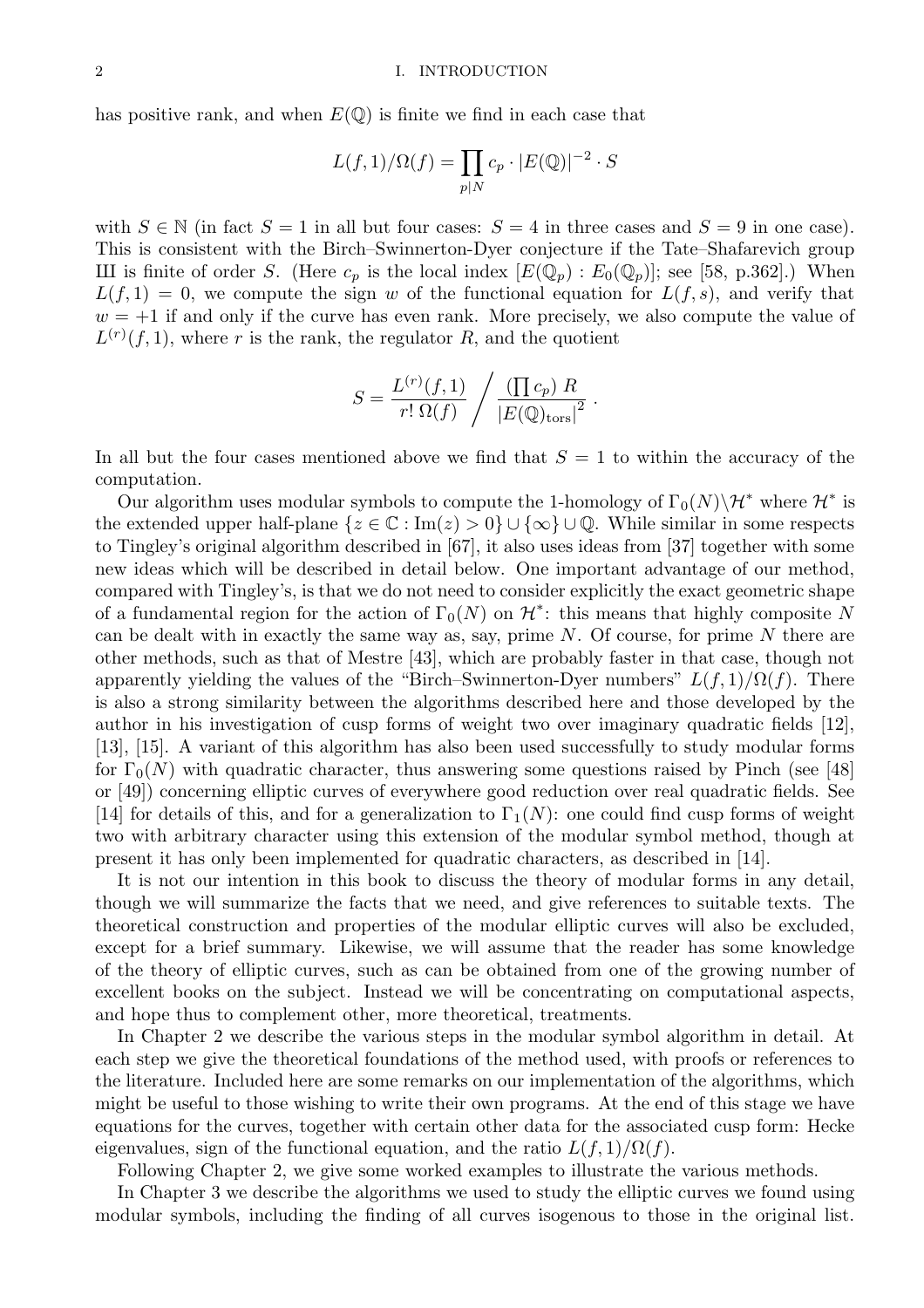These algorithms are more generally applicable to arbitrary elliptic curves over Q, although we do not consider questions which might arise with curves having bad reduction at very large primes. (For example, we do not consider how to factorize the discriminant in order to find the bad primes, as in all cases in the tables this is trivially achieved by trial division). Here we compute minimal equations, local reduction types, rank and torsion, generators for the Mordell–Weil group, the regulator, and traces of Frobenius. This includes all the information published in the earlier Antwerp IV tables. The final calculations, relating to the Birch–Swinnerton-Dyer conjecture, are also described here; these combine values obtained from the cusp forms (specifically, the leading coefficient of the expansion of the L-series at  $s = 1$ , and the real period) with the regulator and local factors obtained directly from the curves. Thus we can compute in each case the conjectural value  $S$  of the order of III, the Tate–Shafarevich group.

Finally, in Chapter 4 we discuss the results of the computations for  $N \leq 1000$ , and introduce the tables which follow.

All the computer programs used were written in Algol68 (amounting to over 10000 lines of code in all) and run on the ICL3980 computer at the South West Universities Regional Computing Centre at Bath, U.K.. The author would like to express his thanks to the staff of SWURCC for their friendly help and cooperation, and also to Richard Pinch for the use of his Algol68 multiple-length arithmetic package. At present, our programs are not easily portable, mainly because of the choice of Algol68 as programming language, which is not very generally available. However we are currently working on a new version of the programs, written in a standard version of the object-oriented language C++, which would be easily portable. The elliptic curve algorithms themselves are currently (1991) available more readily, in a number of computer packages.<sup>2</sup> In particular, the package apecs, written in Maple and available free via anonymous file transfer from Ian Connell of McGill University, will compute all the data we have included for each curve. (A slightly limited version of apecs, known as upecs, runs under UBASIC on MS-DOS machines). There are also elliptic curve functions available for Mathematica (Silverman's Elliptic Curve Calculator) and in the PARI/GP package. These packages are all in the process of rapid development.

An earlier version of Chapter 2 of this book, with the tables, has been fairly widely circulated, and several people have pointed out errors which somehow crept in to the original tables. We have made every effort to eliminate typographical errors in the tables, which were typeset directly from data files produced by the programs which did the calculations. Where possible, the data for each curve has been checked independently using other programs. Amongst those who have spotted earlier errors or have helped with checking, I would like to mention Richard Pinch, Harvey Rose, Ian Connell, Noam Elkies, and Wah Keung Chan; obviously there may still be some incorrect entries, but these remain solely my responsibility.

# Introduction to the Second (1996) Edition

Since the first edition of this book appeared in 1992, some significant advances have been made in the algorithms described and in their implementation. The second edition contains an account of these advances, as well as correcting many errors and omissions in the original text and tables. We give here a summary of the more substantial changes to the text and tables.

Of course, the most significant theoretical advance of the last four years is the proof by Wiles, Taylor–Wiles and others of most cases of the Shimura–Taniyama–Weil conjecture, which almost makes the word "modular" in the title of this book redundant. However, the only effect the new results have on this work are to guarantee that every elliptic curve defined over the rationals and of conductor less than 1000 is isomorphic to one of those in our Table 1.

<sup>&</sup>lt;sup>2</sup>See the end of the introduction for more on obtaining these packages.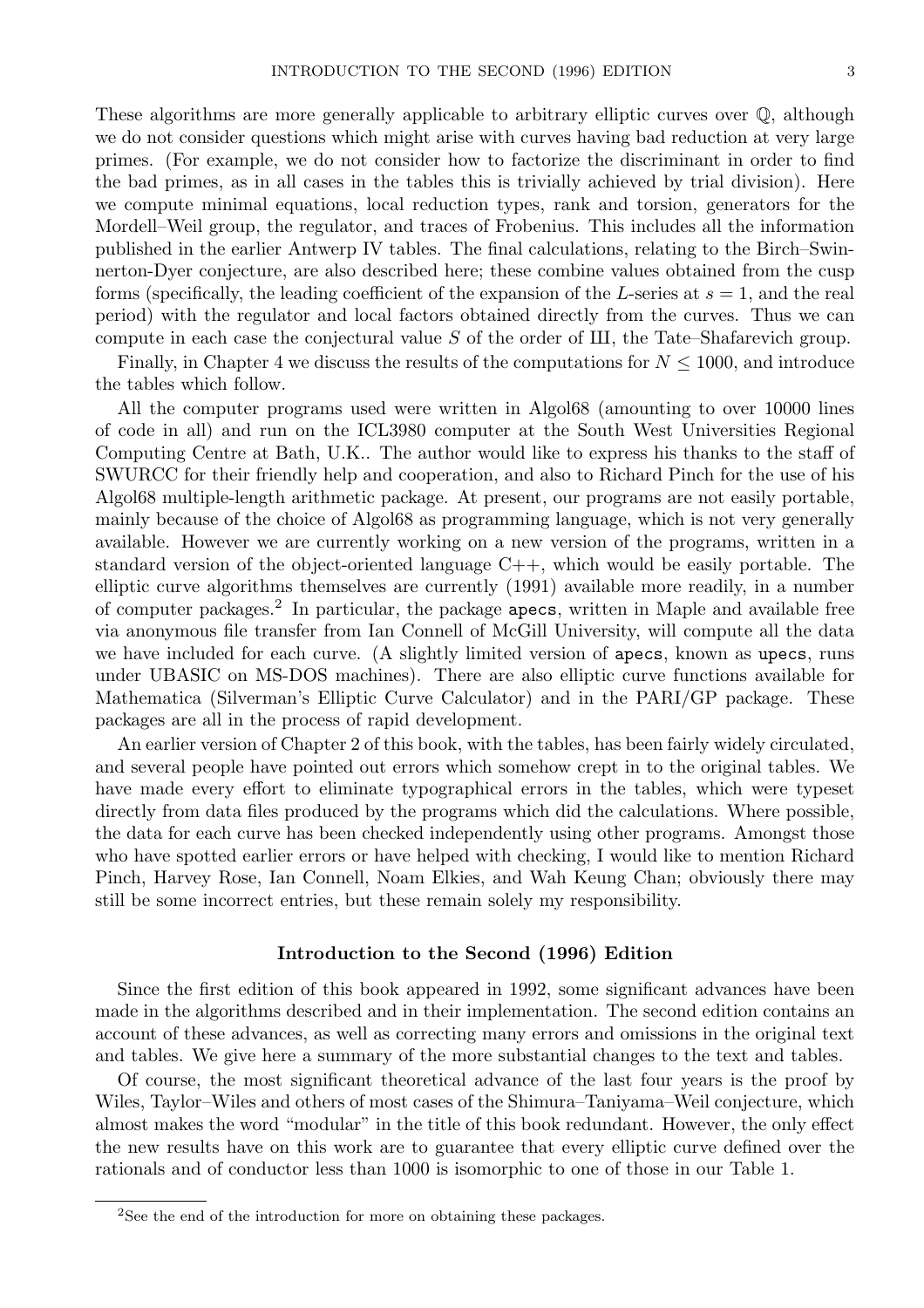Chapter 2. Section 2.1 has been completely rewritten and expanded to give a much more coherent, self-contained, and (we hope) correct account of the theoretical background to the modular symbol method. The text here is based closely on some unpublished lecture notes of the author for a series of lectures he gave in Bordeaux in 1995 at the meeting "État de la Recherche en Algorithmique Arithmétique" organized by the Société Mathématique de France.

In Section 2.4, we give a self-contained treatment of the method of Heilbronn matrices for computing Hecke operators, similar to the treatment by Merel in [42], as this now forms part of our implementation.

In Section 2.10, we give a new method of computing periods of cusp forms, as described in [18], which is as efficient as the "indirect" method; this largely makes the indirect method redundant, but we still include it in Section 2.11. Also in Section 2.11, we include some tricks and shortcuts which we have developed as we pushed the computations to higher levels, which can greatly reduce the computation time needed to find equations for the curves of conductor N, at the expense of not necessarily knowing which is the so-called "strong Weil" curve in its isogeny class.

Section 2.14 has been rewritten to take into account the results of Edixhoven on the Manin constant (see [21]), which imply that the values of  $c_4$  and  $c_6$  which we compute for each curve are known a priori to be integral. This means that the values we compute are guaranteed to be correct, and eliminates the uncertainty previously existing as to whether the curves we obtain by rounding the computed values are the modular elliptic curves they are supposed to be.

Section 2.15 is entirely new: we show how to compute the degree of the modular parametrization map  $\varphi: X_0(N) \to E$  for a modular elliptic curve of conductor N, using our version (see [17]) of a method of Zagier [69]. This method is easy to implement within the modular symbol framework, and we have added it to our programs, so that we now compute the degree automatically for each curve we find.

The appendix to Chapter 2, containing worked examples, now includes the Heilbronn matrix method, and also illustrates some of the tricks mentioned in Section 2.11.

Implementation changes. The implementations of all the algorithms described here have been completely rewritten in  $C_{++}$ , to be easily portable. We use the GNU compiler gcc for this. For multiprecision arithmetic we use either the GNU package libg++ or the package LiDIA. For solving the systems of linear equations giving the relations between M-symbols, we use sparse matrix routines which not only reduce memory requirements, but also speed up that part of the computations considerably. These routines were written by L. Figueiredo specifically for his work on imaginary quadratic fields (see [24]) which in turn built on the author's work in [12] and [13].

Chapter 3. In Section 3.1 we give simpler formulae for recovering the Weierstrass coefficients of a curve from the invariants  $c_4$  and  $c_6$ ; this enables us to simplify the Kraus–Laska–Connell algorithm slightly. In Section 3.4 we give a slightly improved formula for the global canonical height, and include this as a separate algorithm. Section 3.5 now contains references to other bounds between the naive and canonical heights, and other methods for the infinite descent step, but without details.

The main changes in this chapter are to Section 3.6 on two-descent algorithms. On the one hand, we give a better explanation of the theoretical basis for these algorithms, making the account more self-contained (though we do not include all proofs). We have also moved the discussion on testing homogeneous spaces for local and global solubility forward, as this is common to the two main algorithms (general two-descent and two-descent via 2-isogeny). On the other hand, several parts of the algorithm have been subject to major improvements over the last few years, thanks to collaboration with P. Serf, S. Siksek and N. P. Smart, and these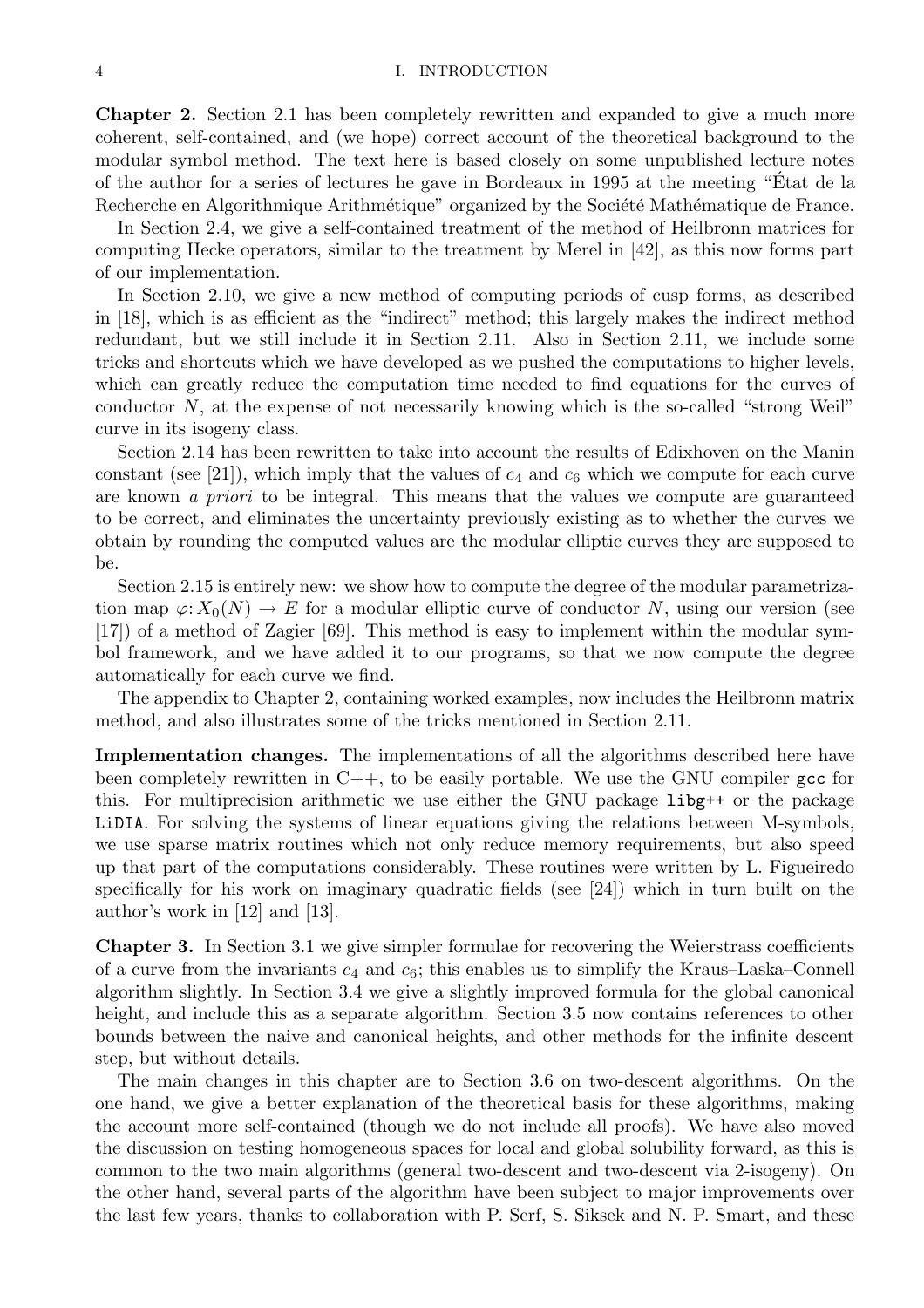are now included. Notable here are the syzygy sieve in the search for quartics, the systematic use of group structure in the 2-isogeny case, and the use of quadratic sieving in searching for rational points on homogeneous spaces. We also simplify the test for equivalence of quartics and the process of recovering rational points on the curve from points on the homogeneous spaces. Many of these improvements are from the author's paper [20], which contains some proofs omitted here.

Implementation changes. As with the modular symbol algorithms, we have rewritten all the elliptic curve algorithms in  $C_{++}$ . In the case of the program to find isogenies, which is very sensitive to the precision used, we have written an independent implementation in PARI/GP; using this we have a check on the isogeny computations which gave the isogenous curves listed in Table 1. (The standard precision version of this program, while much faster, does miss several of the isogenies, for reasons given in Section 3.8.)

Versions of our algorithms will shortly become generally available in two forms. First, the package LiDIA (a library of  $C++$  classes for computational number theory, developed by the LIDIA group at the Universität des Saarlandes in Germany) will include them in a coming release. Secondly, the package MAGMA is also in the process of implementing the algorithms.

In addition to these packages and those mentioned in the original Introduction, we should also mention the package SIMATH, developed by H. G. Zimmer's research group in Saarbrücken, which also has a large collection of very efficient elliptic curve algorithms.

See the end of this Introduction for how to obtain more information on these packages.

Chapter 4 and Tables. The two main changes in the tables are to include all the data for  $N = 702$  in Tables 1–4 and include the new Table 5 giving the degree of the modular parametrization for each strong Weil curve. The omission of level 702 in the first edition is hard to explain; in our original implementation and file structure, it was not possible to distinguish between a level which had run successfully, but with no rational newforms found, and a level which had not yet run. The original runs were done as batch jobs on a remote mainframe computer, with manual record-keeping to keep track of which levels had run successfully. Our current implementation is much more robust in this respect. We are grateful to Henri Cohen who first discovered this error on comparing our data with his own tables (of modular forms of varying weight and level, computed by him together with Skoruppa and Zagier). The omission was also noted by Jacques Basmaji of Essen, who recomputed Table 3 independently.

The new implementation finds the newforms at each level in a consistent order. In the original runs, the order in which the newforms were found changed as the program developed. Unfortunately, we did not recompute the earlier levels with the final version of the program before publishing the first edition of the tables, and the identifying letter for each newform given in the tables has now become standard. Hence our current implementation reorders the newforms during output to agree with the order as originally published (this is necessary for 147 levels in all, the largest being 450).

Also concerning the order and naming of the curves: the convention we normally use is that in each isogeny class the first curve is the strong Weil curve whose period lattice is exactly that of the corresponding newform for  $\Gamma_0(N)$ , such as 11A1 for example. In precisely one case, an error caused the first curve listed in class 990H to be not the strong Weil curve but a curve isogenous to it. The strong Weil curve in this class is in fact 990H3 and not 990H1. In the notation of Section 2.11, the correct values of  $l^+$  and  $m^+$  to obtain the strong Weil curve 990H3 are 13 and 8, but for some reason we had used the value  $m^+=24$  which leads to the 3-isogenous curve 990H1.

In Table 1, the other corrections are:  $N = 160$  has the Antwerp codes corrected, and 916B1 has a spurious indication of a non-existent 3-isogeny removed.

In Table 2, we include the generators for the curves of conductor 702 and positive rank, and